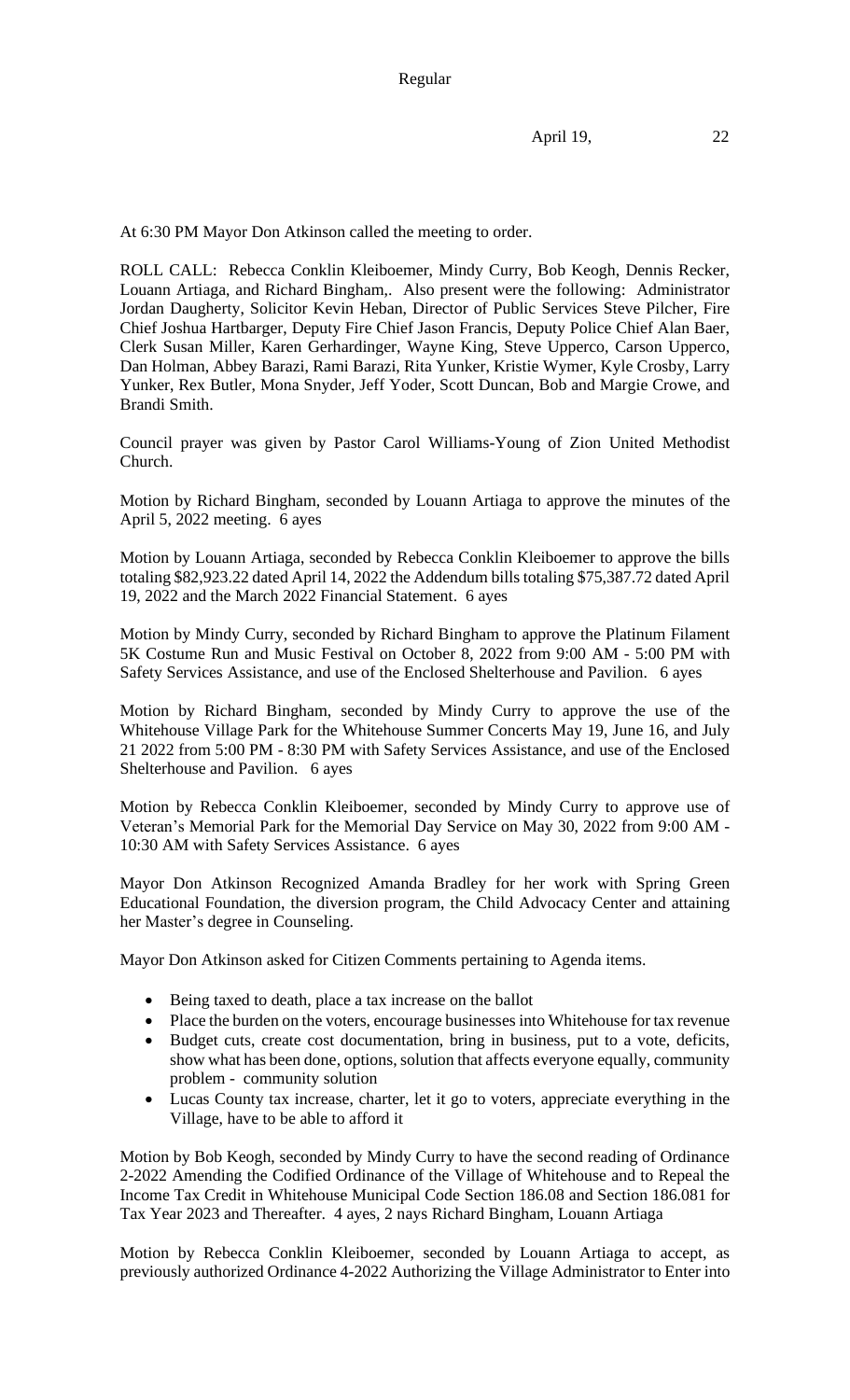an Agreement to Provide Healthcare Benefits for the Eligible Employees of the Village of Whitehouse at its first reading and declaring an emergency. 6 ayes

Motion by Rebecca Conklin Kleiboemer, seconded by Mindy Curry to suspend the rules and to have the second and third reading of Ordinance 4-2022 by title only and declaring an emergency. 6 ayes

Motion by Rebecca Conklin Kleiboemer, seconded by Mindy Curry to accept Ordinance 4- 2022 and to pass said Ordinance and declaring an emergency. 6 ayes

Motion by Louann Artiaga, seconded by Richard Bingham to accept, as previously authorized Resolution 7-2022 Authorizing the Discontinuance of an Economic Development Committee for the Village of Whitehouse, Lucas County, Ohio at its first reading and declaring an emergency. 6 ayes

Motion by Louann Artiage, seconded by Rebecca Conklin Kleiboemer to suspend the rules and to have the second and third reading of Resolution 7-2022 by title only and declaring an emergency. 6 ayes

Motion by Rebecca Conklin Kleiboemer, seconded by Bob Keogh to accept Resolution 7- 2022 and to pass said Resolution and declaring an emergency. 6 ayes

Motion by Rebecca Conklin Kleiboemer, seconded by Louann Artiaga to accept, as previously authorized Resolution 8-2022 Authorizing the Finance Director of the Village of Whitehouse, Lucas County, Ohio, to Transfer Certain Funds for Village Accounting Purposes; Formal Verification of Said Transfer at its first reading and declaring an emergency. 6 ayes

Motion by Louann Artiage, seconded by Rebecca Conklin Kleiboemer to suspend the rules and to have the second and third reading of Resolution 8-2022 by title only and declaring an emergency. 6 ayes

Motion by Louann Artiaga, seconded by Rebecca Conklin Kleiboemer to accept Resolution 8-2022 and to pass said Resolution and declaring an emergency. 6 ayes

Other items discussed:

- Assistance needed with set up and tear down of the Memorial Day Service
- Arbor Day celebration May 6, 2022, rain date May 9, 2022, video of making maple syrup, replacement trees, volcano mulch, Tree City USA, Tree Campus USA
- Fifteen foot setback for a garage denied
- Community Development Fund, policy, competitive grant, tent relations, Blue Star plaques
- Thank you Public Service Director Steve Pilcher, Planning Administrator Tiffany Bachman, And Deputy Fire Chief Jason Francis for their work on the ARPA project for funding
- Sewer project, underground pipe installed, clean up, demolition of the pump station, Industrial Park resurfacing project, Arbor Park, Flowers out by the end of May
- Drug Take back April 30, 2022 from 10:00 AM 2:00 PM at the Whitehouse Fire Department, No liquids
- Tax revenue, something needs to be done, County dispatch services will be \$150,000/year, 37% response to a survey is very good, voter participation at the last election was in the 20% area, nice community to live in, no one takes the responsibility lightly, taking care of Employees, removing the income tax credit is not as expensive as other options, raising the income tax by .25% raises over \$200,000 more than is needed, the problem is real, the budget and expenditures have been looked at, reduction of the work force to make up the shortfall would be detrimental to the community and impact quality of life, small amount of Property t